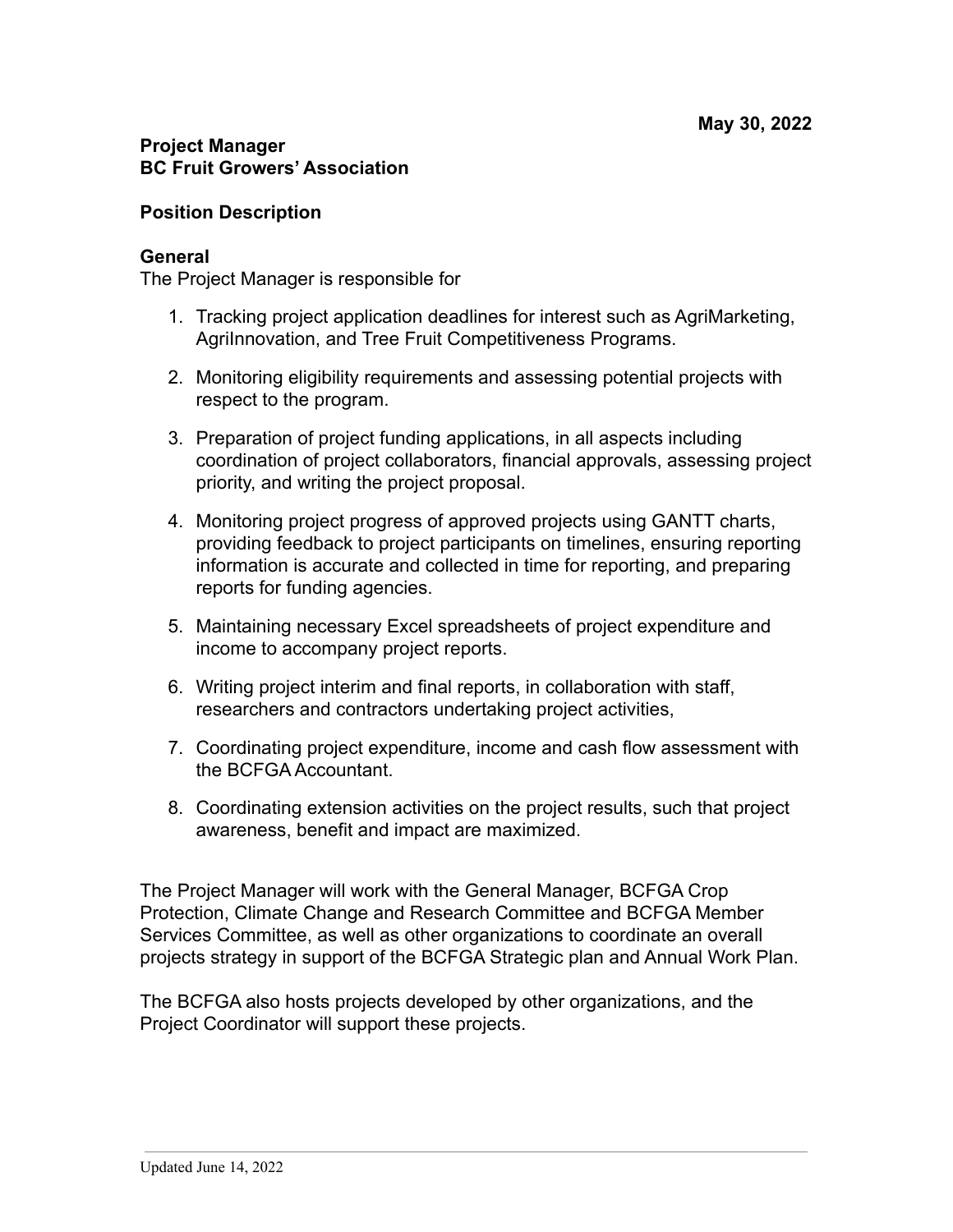**Specific Responsibilities** (expected time allocation in brackets - each 5% represents about 12 workdays per year, or 1 day per month)

# 1. Tracking project application deadlines (5%)

Prepares a calendar and monitors for any new or changes project application deadlines. Monitors the availability of programs of interest with respect to the BCFGA Strategic Plan and Annual Work Plan, which may include partnerships in conducting projects with other industry organizations, such as the New Variety Development Council. Provides input into the BCFGA Strategic Plan and Annual Work Plan with regard to potential projects and scheduling.

2. Assessing Project Opportunities and fit with Program Criteria (5%)

Prepares a calendar and monitors for any new or changes project application deadlines. Monitors the availability of programs of interest with respect to the BCFGA Strategic Plan and Annual Work Plan, which may include partnerships in conducting projects with other industry organizations, such as the New Variety Development Council. Provides input into the BCFGA Strategic Plan and Annual Work Plan with regard to potential projects and scheduling.

- 3. Preparation of project funding applications (10%) Prepares GANTT charts that will coordinate the tasks and responsibilities in the preparation of project applications. Takes overall responsibility for the preparation of project applications, for final approval of the General Manager.
- 4. Monitoring project progress (20%) Prepares GANTT charts of project milestones and monitors progress towards milestones. Ensures that data collection is in place and data is being captured with respect to project reporting criteria.
- 5. Maintaining necessary Excel spreadsheets (10%) for project expenditure and income to accompany project reports.
- 6. Writing project interim and final reports (15%).
- 7. Coordinating project expenditure, income and cash flow with the BCFGA Accountant (10%)
- 8. Ensuring that project results are published and presented to industry (10%) Works with and assists project personnel to ensure practical written reports are prepared to inform relevant stakeholders of project results, and helps